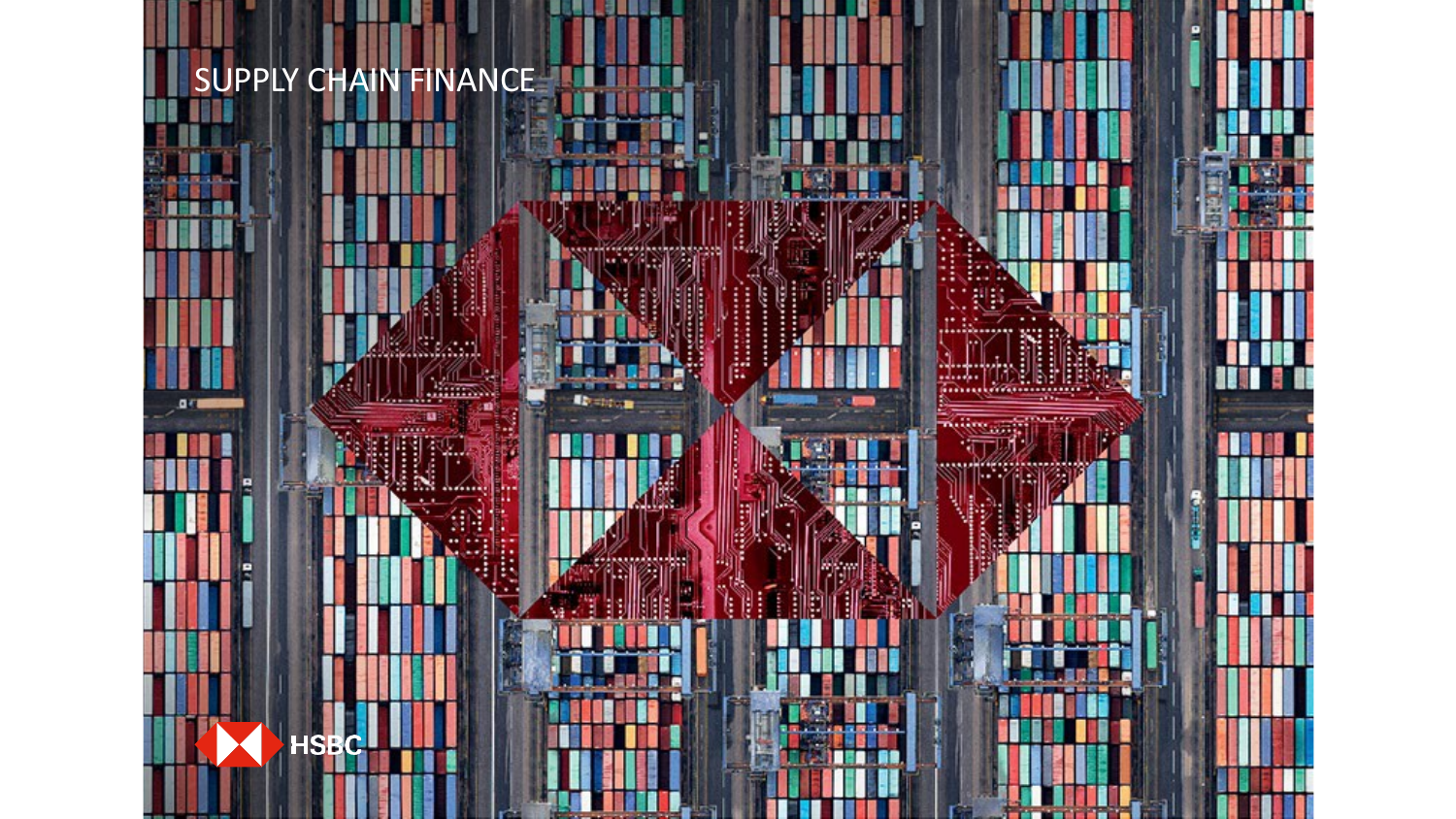**Table of Contents**

| Role of bank in supply chain finance                | 3 <sup>°</sup>     |
|-----------------------------------------------------|--------------------|
| Key trends driving supply chain finance             | $\left  \right $ 4 |
| Global bank in developing SCF in emerging economies | 5 <sup>°</sup>     |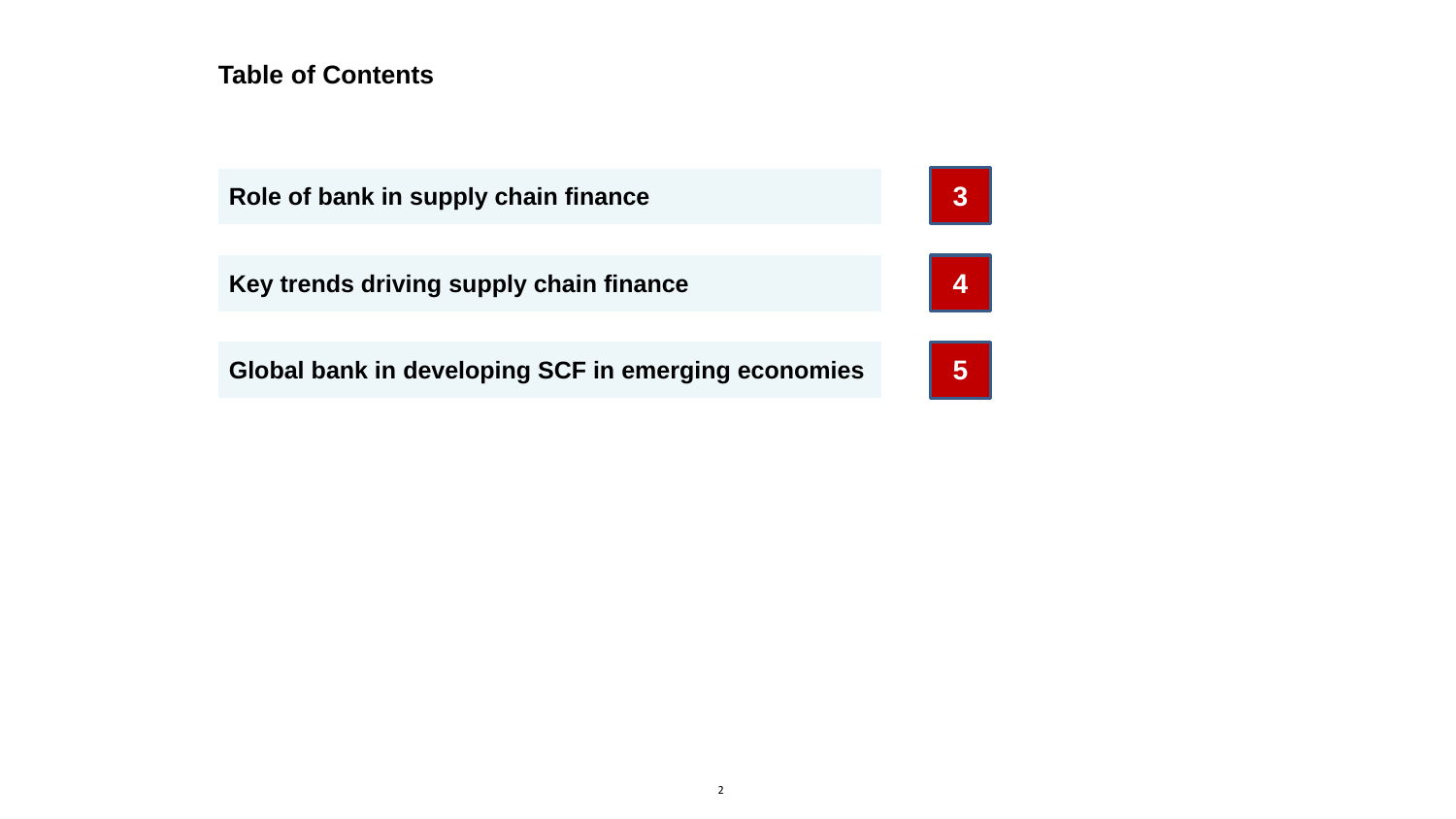# **Role of bank in supply chain finance**

Supply Chain Finance meets the objectives of both buyers and suppliers. Through our solution, bank will offer early payment to the suppliers after receiving approved invoices from the buyer.







#### **BENEFITS TO BUYERS AND SUPPLIERS**

#### **Suppliers:**

- $\checkmark$  Sellers can receive early payments based on buyers' credit ratings, resulting in competitive capital cost benefit.
- $\checkmark$  Days Sales Outstanding (DSO) are reduced, leading to additional increase working capital
- Mitigate payment risk against buyer once approved invoices have been paid early*.*

#### **Buyers:**

- $\checkmark$  Optimising payment terms (agreed with sellers)
- $\checkmark$  Increase liquidity and boosting payment efficiency
- $\checkmark$  Enhance strategic supplier relationship

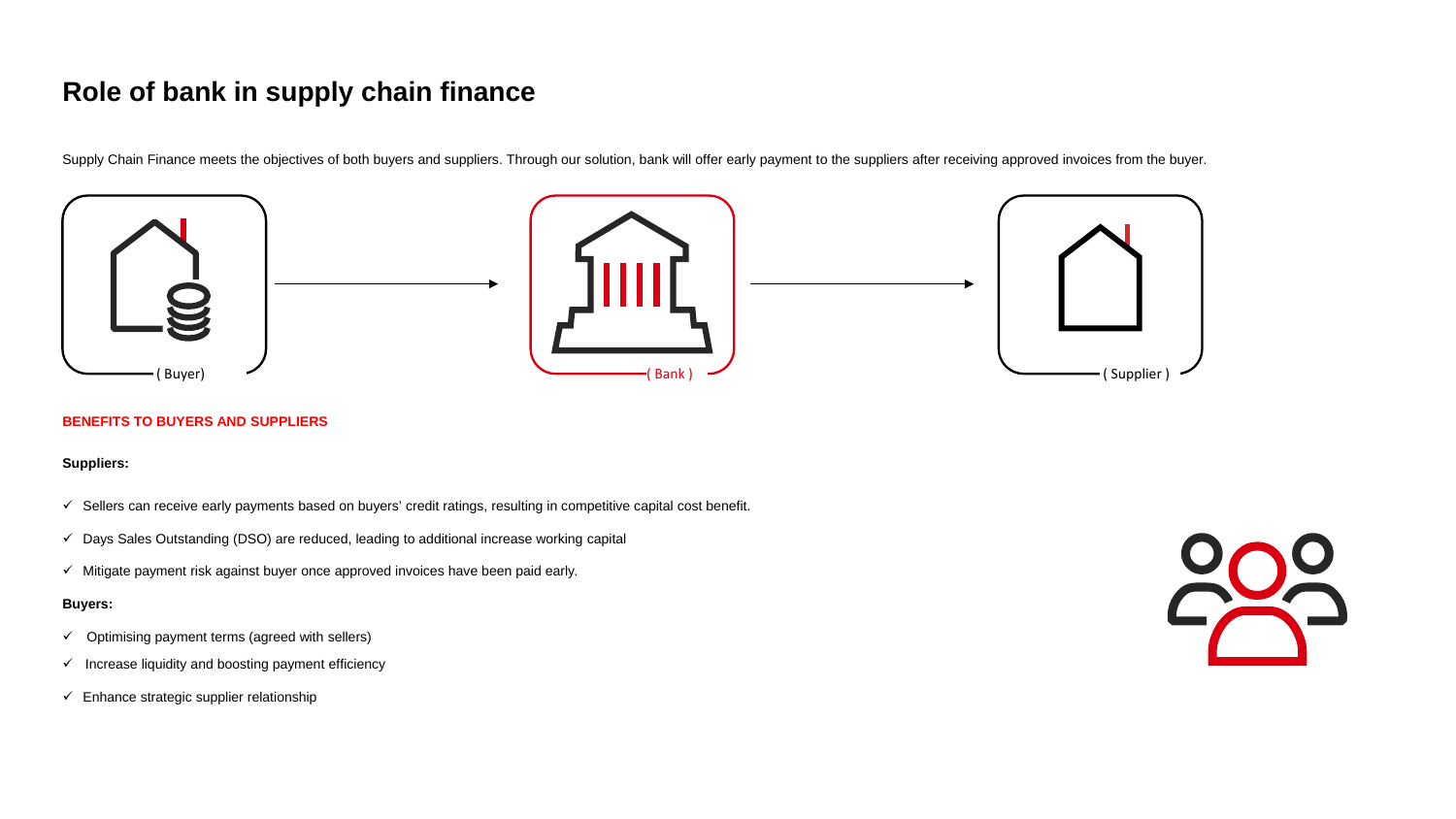## **Key trends driving change within supply chain finance**

G

IJ

 $\overline{\mathbb{H}}$  i

6



**Shift toward DSNs - digital supply chain networks**

Supply chain networks are shifting from linear, sequential operations to an interconnected, open system of supply operations enabled by technology that allow organizations to send and receive data to or from any point in their ecosystem to better meet shifting market conditions and unlock new forms of value.

**-----------------------------------------------------------------**

This has been driven through the adoption of technology and embracing cloud-enabled platforms where uses are able to leverage common tools and processes.

Other benefits may include total visibility of the supply chain, uniformity of data, less **THE** bureaucracy, automated processes, and opportunity to integrate with AI and ML technologies.



**Integration of Blockchain, Artificial Intelligence, Machine Learning**

**-----------------------------------------------------------------**

Blockchain offers simplification of process and expedites the entire SCF. This would, in turn, mean lesser costs and more benefits to manufacturers, suppliers, and financiers in terms of better control and transparency of operations.

The new verification levels automatically check assets for authenticity. Allows for simple and secured share trade-related data between parties.

With added application of Artificial Intelligence (AI) and Machine Learning the antiquated process of trade finance is being transformed - arming trading partners with full transparency and predictability in global trade and provide a greater capacity to identify potential Noncompliance and fraud risks.



#### **Fintech providers are active in the bank-led SCF industry**

**-----------------------------------------------------------------**

FinTech's primarily being able to offer flexible financing techniques and streamlined payables services that target companies of all sizes – which also includes companies that some banks won't touch.

Many FinTech's function as cloud-based software platforms and provide an integrated end-to-end solution. For suppliers, joining the platforms can be nearly as simple as adding an app to a smartphone. It is likely that FinTech firms will continue to evolve and add additional services and their importance in SCF is certain to grow.



#### **The impact of climate change and resource scarcity**

Leveraging supply chain finance mechanisms to incentivise sustainable behaviors in global supply chains is an opportunity for businesses and for sustainability.

**-----------------------------------------------------------------**

While supplier sustainability performance data is still not perfect, it is getting more and more quantifiable and readily available.

Companies have recognised that the sustainability challenges within their supply chains are a risk and an opportunity to be managed. As such, it has become normal practice for companies to have programs in place to manage the environmental, social, and governance (ESG) risks in their supply chains.

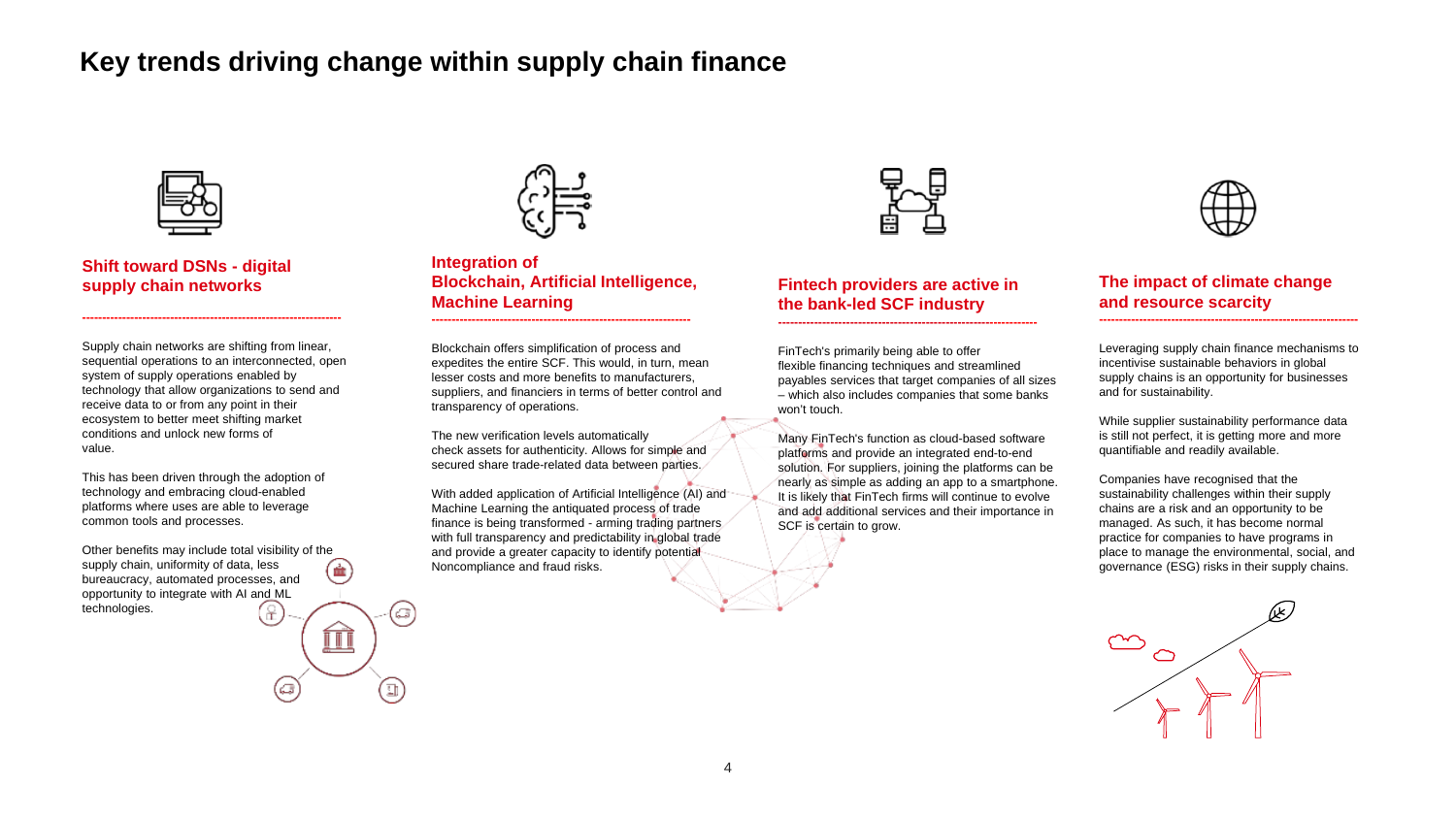### **Global bank in developing SCF in emerging economies**

### **Extensive global network and strong local capabilities**

- Cross-border and domestic SCF programmes out of 25 countries across 6 continents,
- Diversified portfolio of Global Banking and Commercial Banking Client

### **HSCF – HSBC Supply Chain Platform**

- Electronic platform enables customers to upload approved invoices catering file upload or H2H
- Single entry point with 20 languages for corporate clients to access transactional banking solutions.
- Securely accessible as a dedicated module for both buyer and supplier.

### **Product Inventory**

- Supply Chain Finance
- Sustainable Supply Chain Finance
- Portfolio Management and Distribution



 $\Box$ 

- Leadership: HSBC is the leading global trade finance provider with strong capabilities in developed and emerging markets
- Experience: More than 150 years of International Trade & Structure Trade Finance
- Specialist capabilities; dedicated working capital expert team, industry experience, solutions & client centric
- Recognition: HSBC is an award-winning international trade bank